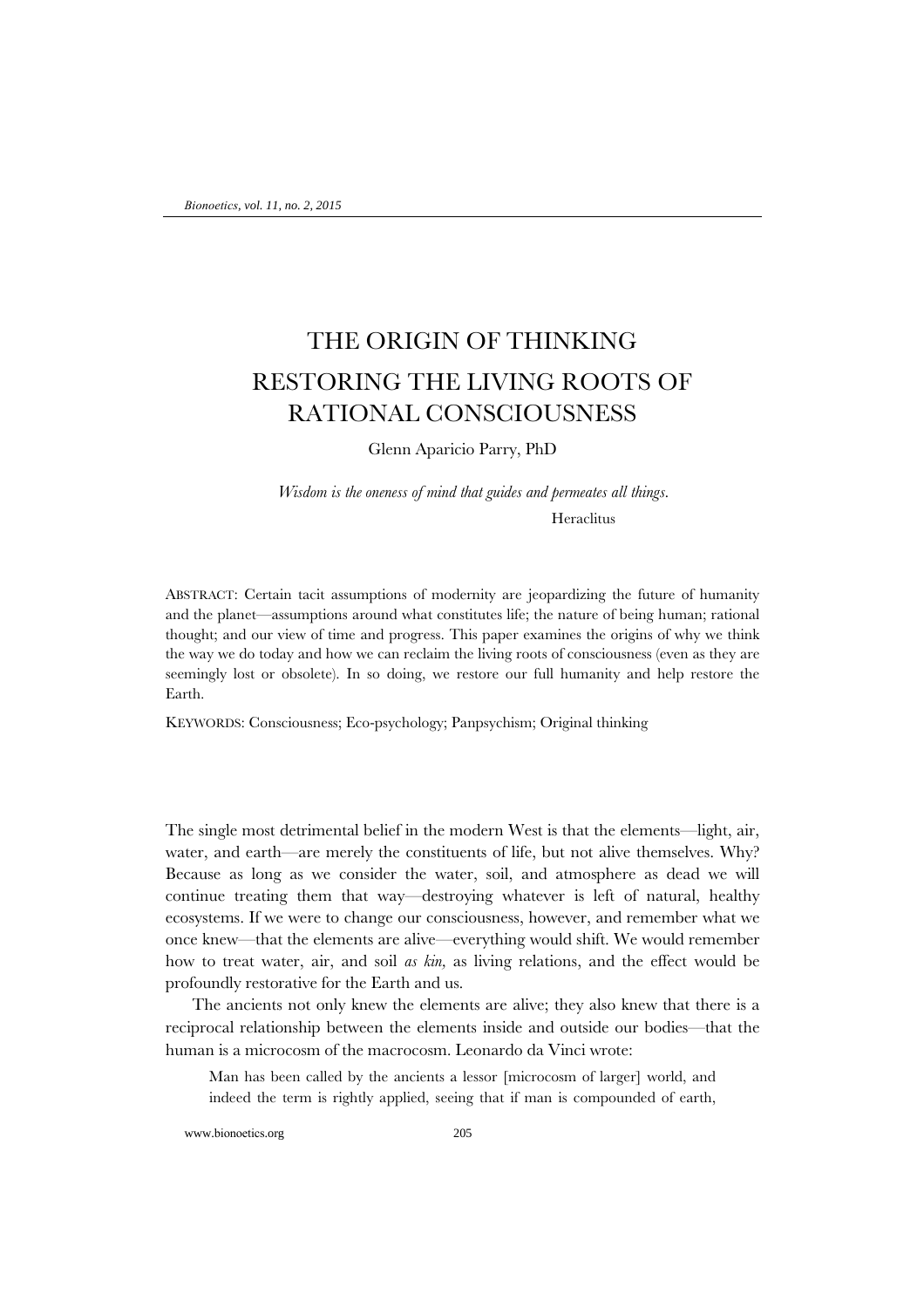BIONOETICS 206

water, air and fire, this body of the earth is the same: and as man has within himself bones as a stay and framework for the flesh, so the world has the rocks which are the supports of the earth; as man has within him a pool of blood wherein the lungs as he breathes expands and contract, so the body of the earth has its ocean, which also rises and falls every six hours with the breathing of the world as from the said pool of blood proceed the veins which spread their branches through the human body, in just the same manner the ocean fills the body of the earth with an infinite number of veins of water.<sup>[1](#page-1-0)</sup>

#### WE ARE WATER

Of all the elements, we are most closely related to water, for we are seventy percent water, just as the oceans of the Earth cover roughly seventy percent of the planet's surface. Water has a profound effect on our consciousness. This is something many of us become aware of during the phases of the moon due to its effect on tides, particularly during new and full moons (the so-called spring tides) when water levels rise due to the juxtaposition of the sun and moon.

Our consciousness, whether we realize it or not, is also affected by the hydrological cycle that moves water from the sky to the earth through precipitation and back again to the sky through evaporation. We in the West may think that the hydrological cycle occurs on its own with no relationship to human beings, but Indigenous peoples have thought otherwise for millennia. In my opinion, the Indigenous perspective is compelling. Think about it. Is it really only a coincidence that we continuously speak about the movement of thought in water metaphors?—stream of consciousness; mainstream thought; underground thought; thoughts bubbling up; memories being held in the Cloud; and so forth. Cartoonists even depict thoughts as clouds, and those that see auras claim this is not metaphor, but fact. The movement of water affects us and we affect the movement of water because we are water beings.<sup>[2](#page-1-1)</sup>

We are also affected because human consciousness is nested in a larger consciousness. Our thoughts are connected with the larger human community and with all of Nature. The flashing of lightning in the atmosphere is related to the firing of neurons in our own brain. The lightning ignites the thunderstorms that permeate the soil of Earth, but also the soil of our own consciousness. Thoughts pool like water droplets, forming streams, rivers, lakes, and oceans of thought. What we call mainstream thought is more than popular thinking; it is thought that has become so

<span id="page-1-0"></span><sup>1</sup> Leonardo da Vinci. *The Notebooks of Leonardo da Vinci* (Arranged, Rendered into English, and Introduced by Edward McCurdy). (Garden City, NY: Garden City Publishing, 1941), 654.

<span id="page-1-1"></span><sup>&</sup>lt;sup>2</sup> I am referring herein only to a subtle process. But obviously, humans also affect the movement of water in overt ways, such as construction of dams, irrigation canals, and so forth.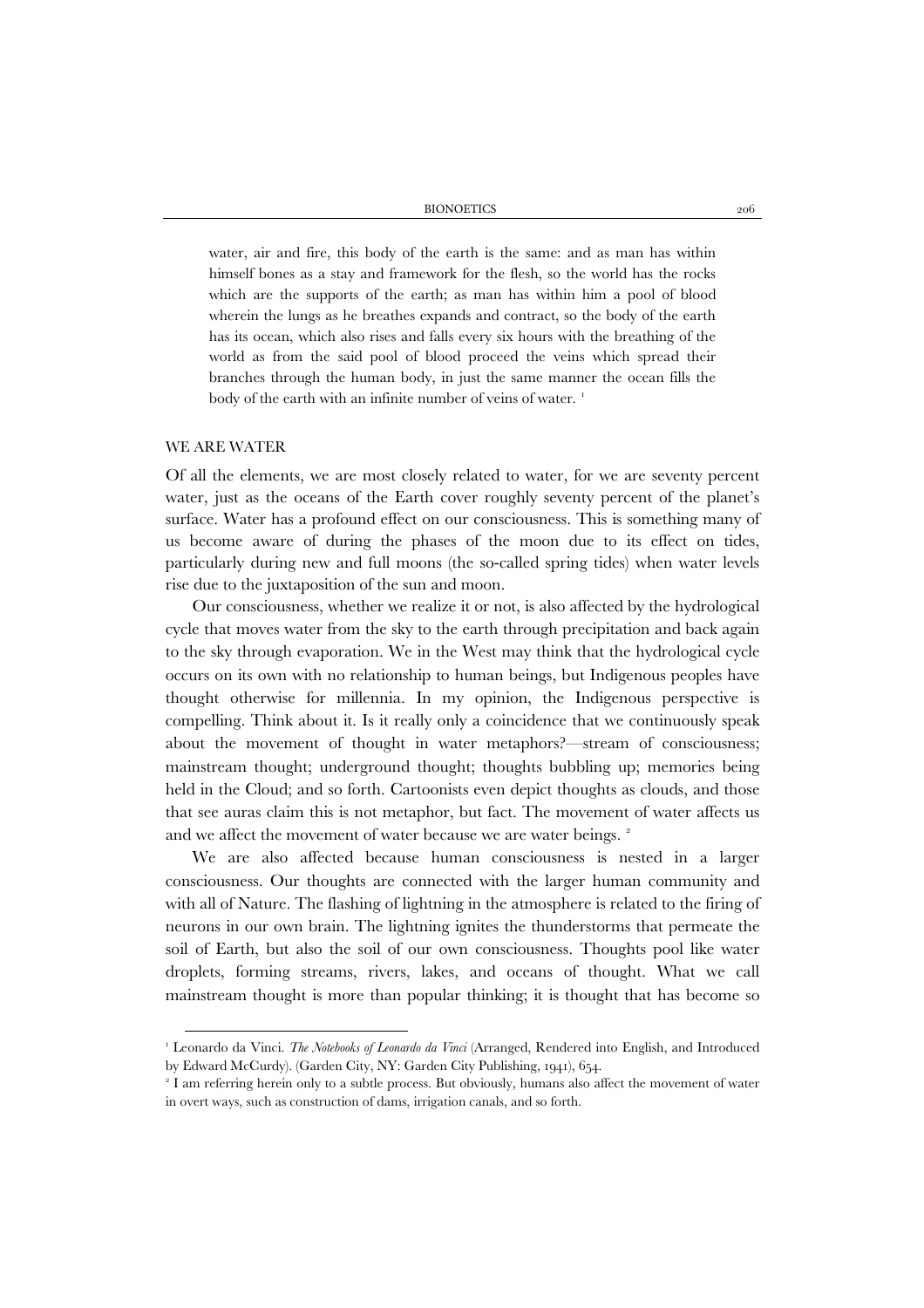widespread that we no longer see it at all. It is the invisible backdrop of our lives—the tacit consciousness that makes up the unquestioned assumptions of a given era. The belief that the elements are dead is one such assumption. We neither acknowledge it nor test for its validity.

Most of our worldview is structured around tacit assumptions we blithely ignore. Eventually, however, our soul becomes aware that something is amiss, and if we are paying attention, our thinking will begin to feel stale and unsatisfactory. And this creates a special opportunity. If we let go of the thoughts that no longer suit us, these old ideas, like water, evaporate back into the atmosphere. We can imagine these just released ideas rising to the sky in newfound freedom; hobnobbing with other idea clouds; remixing, recharging, and coming back down to Earth in a brainstorm of fresh, new thinking.

Something like this occurs on a collective scale whenever the tacit assumptions of an era are questioned and a new paradigm emerges. A new paradigm is not totally new, however. As Kuhn understood, the newer paradigm appears more elegant, beautiful, and uplifting—a higher truth—but it is not independent of the old; it is only an original recombination of previous thought. It is also a rebalancing, allowing what has been suppressed in one era to resurface in the next. Human thought processes are part of a grand recycling, like the hydrological cycle of water. Our thoughts move like water moves, in cycles appropriate for a given era.

## WE ARE AIR

j

We are not only water beings; we are also *Air* beings, profoundly interconnected with all there is through air and Breath. We are as dependent upon breath for our very existence as we are for drinking water. The ancients would never have dreamed of considering air to be empty space—they understood it was a *plenum*—completely filled with life force—*pneuma* (Greek); *ruach* (Hebrew); or *prana (*Sanskrit*)*. The ancient view makes sense. Compare it with the modern view. Why would air, if devoid of life, keep us alive when we take "it" in? When exactly is the air outside our body transformed into life force? Does it suddenly become alive simply because we breathe it in?

Why, then, does mainstream science view the elements as inert? It is an extension of a piecemeal approach to all of life—a view that divides existence into separate and independent ingredients that are parts, not wholes within wholes (holons) [3](#page-2-0) —and therefore, cannot be alive in themselves. The entire origin of life is imagined as emergent from non-living chemicals. These ingredients (often called pre-cellular life) comprise a primordial soup, and out of this, molecules catalyze together and at some

<span id="page-2-0"></span><sup>&</sup>lt;sup>3</sup> Arthur Koestler. *The Ghost in the Machine*. (New York, Penguin,1990).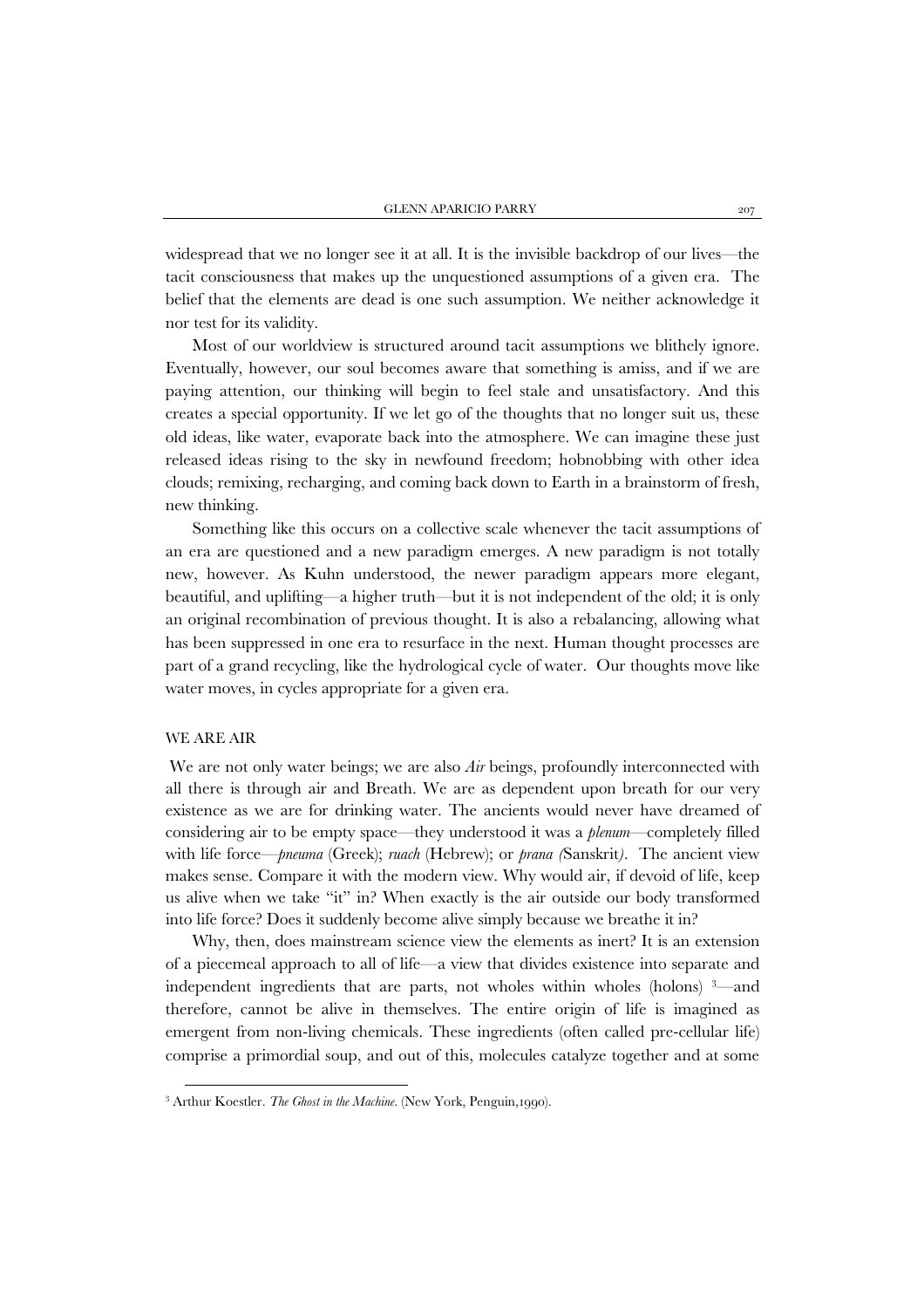point, consciousness is created and life magically begins. The mainstream science view of how life originated is thus tantamount to the Frankenstein story. Out of death, comes life. At that moment, we might as well be shouting along with Dr. Frankenstein, "It's alive! It's alive!"

#### LIFE COMES FROM LIFE

In reality, it is life that produces life; we couldn't be alive if we weren't inextricably connected with all of creation. Our very breath comes from the trees; humans and trees are engaged in a literal conspiracy (we breathe together). We breathe in what the trees breathe out—oxygen—as they breathe in—carbon dioxide—what humans and other animals breathe out. The plants and trees create oxygen as a byproduct of the miraculous act of photosynthesis, capturing living light energy and converting it into chemical energy through the air and water. Our entire existence is dependent upon the creative interplay between the living elements. And this was how we once experienced the world—as whole, complete, alive, and radically interconnected. It was not a theory; it was an everpresent reality of sacred reciprocation.

Our very thoughts were once an offering of appreciation for the wholeness and blessing of life. This is why thinking is etymologically related to the word *thanking* in many languages, including English, and also Old Saxon, Dutch, Frisian, Norse, German, French, and probably many other languages.<sup>[4](#page-3-0)</sup> We once universally understood that our thoughts came from Nature and that we can only achieve our full potential as human beings through giving over our personal will to the larger will of what wants to happen in Nature through us. We become more fully human when we do not restrict our consciousness to the personal.

#### RECLAIMING THE FULL CONTINUUM OF CONSCIOUSNESS

To be clear, I am not saying that we need to go back to the way we used to think—at least not entirely. But we must utilize the full continuum of consciousness, new and old, personal and universal, if we are to survive and prosper into the future. There is gold (buried treasure) in our living roots of consciousness. If we can recover, wash off, and utilize these interconnected and immersive ways of being in the modern world, we may avert the seemingly inevitable consequences of our current—overly abstract worldview.

The core dilemma of modernity is that we have usurped much of the natural world, making the real into the abstract, extracting it for human use alone. The

<span id="page-3-0"></span><sup>4</sup> In English, the proto-Germanic *pankaz* is the root of both thinking and thanking (or the act of giving thanks).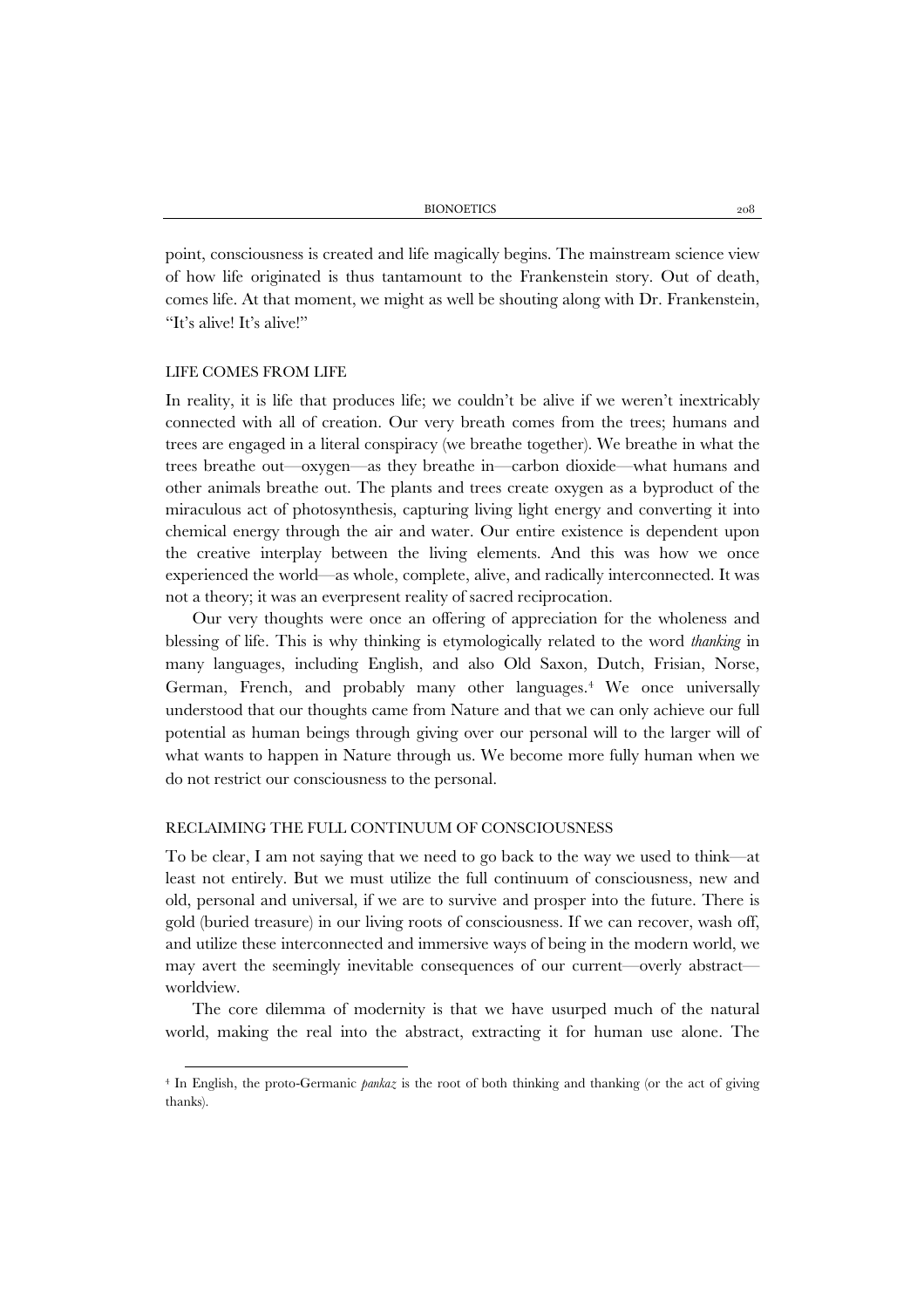concept of economic growth is perhaps our most dangerous abstraction, because unlimited growth requires us to destroy what keeps us alive—trees, topsoil, water, and other natural capital. We should be preserving and protecting these precious resources, but instead we squander them to make money—doing what we call making a living —even if, in truth, it may net the opposite result.

#### THE FALLACY OF PROGRESS

The concept of continuous economic growth is related to another core assumption of modernity: we believe that humanity is continually progressing, always getting better and smarter (in terms of accumulating superior knowledge, technology, and so forth). Never mind that we have no idea how the Egyptians built the great pyramids, or how any of the other monolithic structures were built in the ancient world—and that we simply do not possess the technology today to cut, transport, or perfectly position such large blocks of stone. The idea of linear human progress is taken for granted.

Why is it that we see humanity progressing but not the rest of creation? All that has happened is that we have slowly withdrawn from immersive involvement in the world, shifting our attention (and our thinking) from synchronizing our activities with the rhythms of nature to doing as we pleased when we pleased. In other words, we moved from aligning with nature to mastery over nature. And it was this withdrawal from integral participation with the natural world that led to different core conceptions of thought, time, and what it means to be human.

Our thoughts originally connected us with creation—but gradually, they came to separate us. This is why Aristotle spoke of humans as the rational animal. In a similar way, time, which we once understood as unfolding in the energy of a circle mirroring the cycles of nature, became an abstraction, something unique to humans. This change occurred so slowly and surreptitiously that we hardly noticed. Our first timepieces (astrolabes, sundials, and eventually, clocks) mirrored the way the sun and other heavenly bodies moved. It is only recently that we abandoned a connection between time and the movement of the sun—which is why we now say clockwise instead of sunwise (as if clocks were wise). When we discovered how to live apart from the movement of nature, we began to imagine that we could progress apart from nature, and that time itself was a line. The entire process culminated with the invention of linear perspective in art in the early  $I_5$ <sup>th</sup> century during the European Renaissance.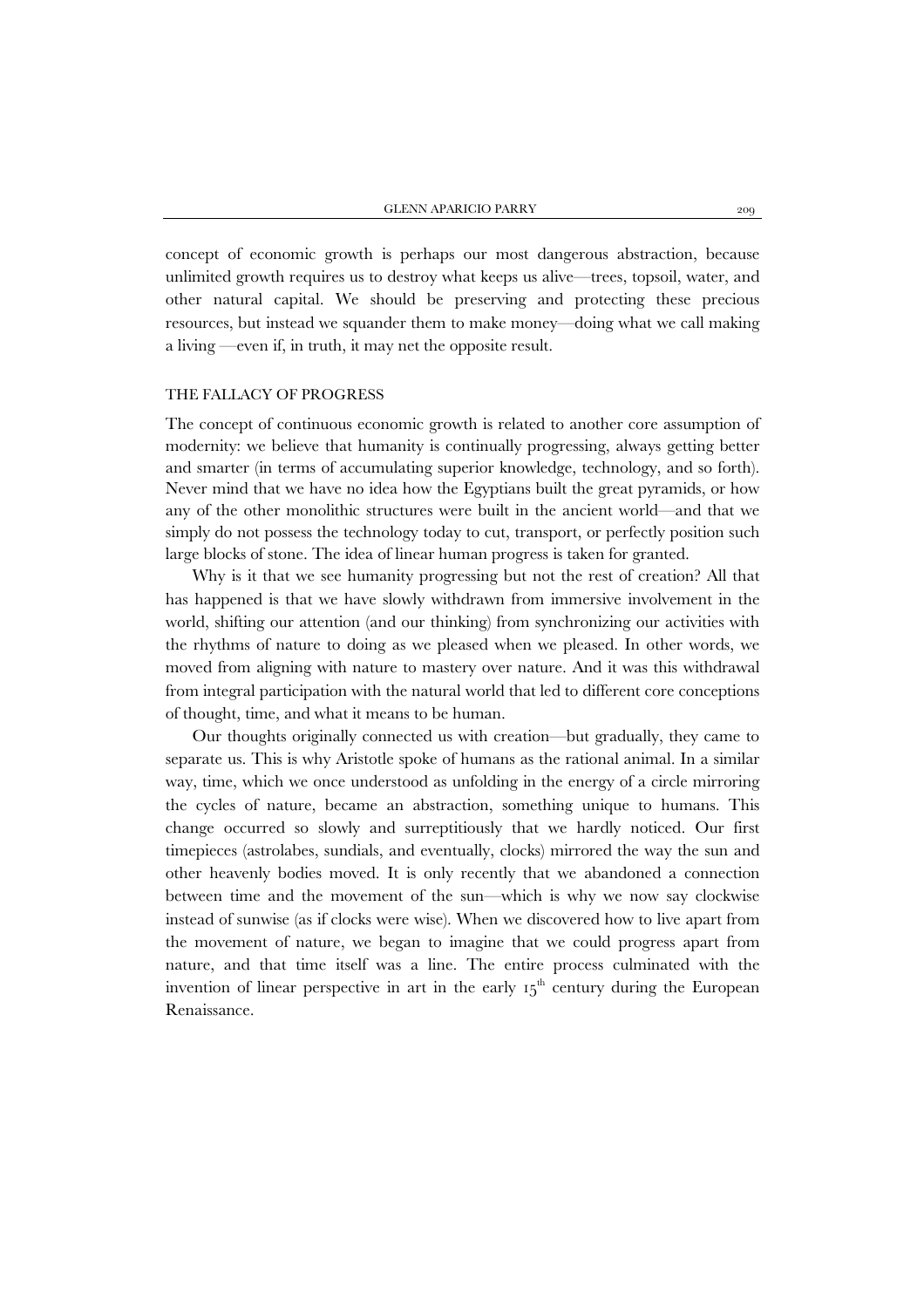#### LINEAR PERSPECTIVE: REAL OR ABSTRACT?

The advent of linear perspective reified a dramatic change in the Western worldview, and not just in art. Linear perspective foreshadowed the development of essentially every other field to come: not only in the hard sciences, but in humanities, psychology, philosophy, and so forth. In a moment, we shall discuss some of the consequences of a post-perspectival world. But, first, let's consider why linear perspective is considered to be realistic despite the fact that its view is from a single, stationary eye, when, in reality, we have two moving, watery eyes. Linear perspective was purposely invented to create an *illusion* of a 3D world on a 2D canvas; so, why did it come to be considered realistic—of the school of "realism"?

For one, linear perspective does mimic a 3 dimensional overview of the landscape. It also offers an advantage of separating objects from each other in time and space, a precursor of rational, analytical thinking and the advent of what Newton called absolute time, or the notion of time based on intervals between things. In linear perspective, an object in the foreground appears larger and more prominent and is presumed to happen sooner, with objects in the distance representing what happens in the *distant* future.

An equally valid way of participating in the world, however, is to be in and of the world—to commune(icate) with a living world of vital energies—to touch, taste, and smell what we are immersed in: living, aware air; breathing, aware soil; vibrant, alive water; and all interconnected with an living, aware, fireball we call the Sun in the sky.

Linear perspective hides from view the things we intuitively sense when we engage with the world in a more intimate way; we can no longer see around corners or feel our involvement inside the landscape. On the other hand, perspective enables us to obtain a more abstract, objective distance from the world, and this has advantages too. Neither view provides the complete picture.

It is not simply a choice between the real and the abstract because it is not an either/or decision; it is a both/and worldview I am suggesting. Yes, we are embedded in a living universe composed of living elements and we must remember this or we will continue to destroy the Earth. At the same time, we can employ analytical, abstract thought for limited purposes, provided we remember it is not the whole truth.

## THE LIVING ROOTS OF RATIONAL THOUGHT

To reclaim a wider spectrum of consciousness, we must remember the living roots of rational thought that we in the West inherited largely from ancient Greece. Significantly, the word rational originally came from "ratio," referring to harmony and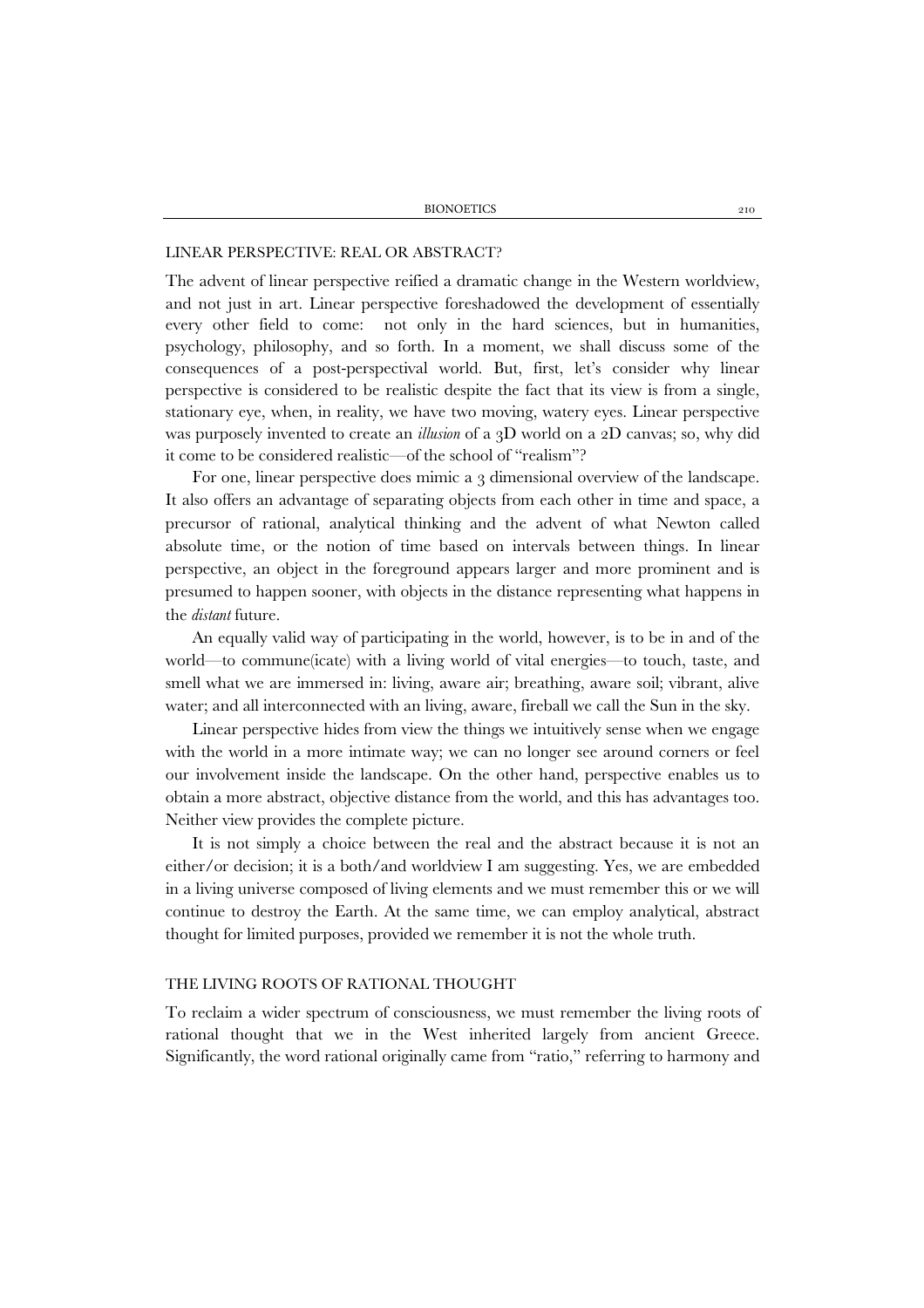proportion between things. [5](#page-6-0) For the ancient Greeks, the flowering of rational thinking was seen as the zenith of thought—but it was also considered the most *beautiful* form of thinking yet to arise. This is why the Greeks placed such an emphasis on divine proportion and sacred ratios in their art and architecture.

The ancient sense of rational implied an active engagement with nature and a recreation of that relationship in our thinking. Rational thought was an unfolding of a new way of seeing, but it was still grounded in living Nature and remained connected with the emotional and intuitive aspects of perception. Today, unfortunately, rational thinking serves to separate us from living Nature in ways that are decreasingly useful and increasingly dangerous.

In short, the post-perspectival worldview has served to remove and elevate the role of the human above the rest of the natural world. This enabled us to develop new ways of thinking that have led to great scientific advantage, but it is has also disabled our prior way of seeing ourselves as immersed in a living world. Most significantly, perhaps, it has disabled our connection to the wisdom of the past and given us a distorted view of what is progress. Real progress is an unfolding of what wants to happen in nature, not merely the selfish agenda of humans.

### RECONSIDERING PROGRESS

j

The Pope recently came to the realization that the very notion of progress must be reconsidered. In his encyclical, he wrote, "A technological and economic development that does not leave in its wake a better world and an integrally higher quality of life cannot be considered progress."[6](#page-6-1)

The Pope is prescient in his concern. If we are to survive into the future, ironically, we must reconsider the notion of progress. Specifically, we have to expand the notion of progress beyond the human realm to include the natural world in which we are embedded and completely dependent upon to remain alive. Our fixation on human progress alone has created some major blind spots. We not only remove ourselves from the unfolding of nature; we seek to remove knowledge itself from nature, claiming it for human use alone. The ancients did not think like this, even in the West. Plato knew that knowledge resided in nature, and the task of the human was to remember (become whole again) through what was already there. It was only after we abandoned our trust in nature that we felt we had to accumulate knowledge for exclusively human use. Progress then ceased to be an unfolding of natural cycles, but an accumulation of abstract knowledge.

<span id="page-6-0"></span><sup>&</sup>lt;sup>5</sup> David Bohm. *Wholeness and the Implicate Order*, London: Routledge. (Bohm, 1980), 26.<br><sup>6</sup> http://www.ihmcatholicparish.org/pope-francis-new-encyclical-laudato-si/

<span id="page-6-1"></span>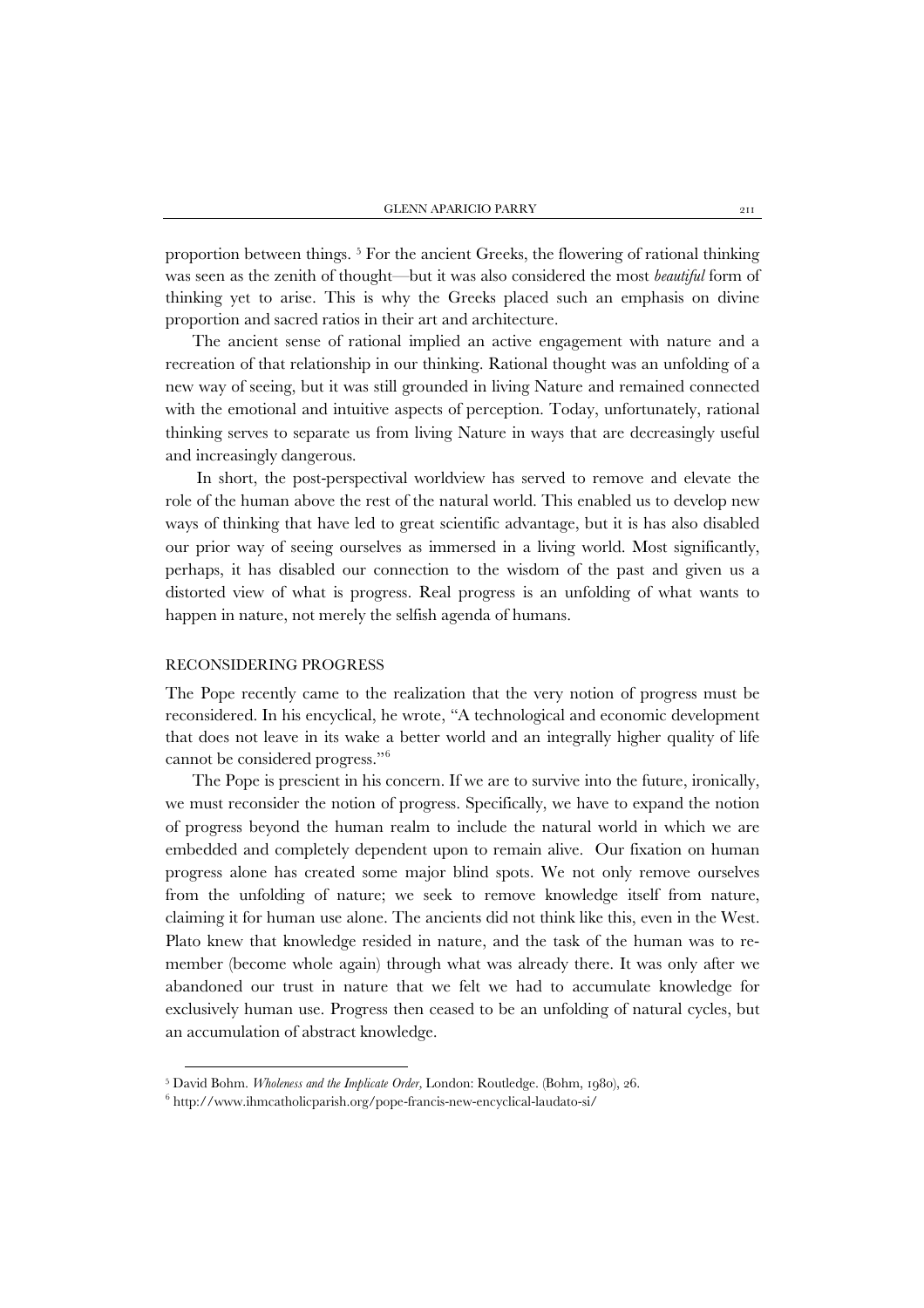BIONOETICS 212

Our accumulation of knowledge yields certain dividends; I am not suggesting that we throw out everything we have learned. But we also have the ability to receive knowledge directly from nature—and it is in that revelatory knowledge where wisdom resides, including the wisdom of the ancients we have been too quick to dismiss. We abandon the timeless wisdom of the ancients because of our overconfidence in incremental human progress. Ideas of the "past" are given lip service, even pined for with nostalgia, but not seriously considered.

 In truth, our whole concept of the past is a fallacy. If we can remember something, it is still here, not past. As William Faulkner said, "the past is never dead. It isn't even past." [7](#page-7-0) Yet, our rigid concept of linear progress prevents us from seeing the vitality of an ancient idea reemployed for today's circumstances. If someone considers all of existence to be sentient and alive, for instance, this view is typically dismissed with terminology that restricts it to a bygone era—"pan-psychic" or "pantheistic" philosophies of the past.

But there is something else happening today, a hopeful development in which ancient wisdom is being remembered, even as it is repackaged as a "new idea" with new terminology. Examples of these are numerous: Gaia hypothesis; organismic philosophy, systems and holistic approaches, to name a few.

Many intelligent thinkers are clamoring for a New Story of interconnectedness between human and nature. With respect to these thinkers, it is not simply a new story we need because our fixation on the new has been integral to our problem. What we really need is to awaken to the original instructions of how to live on the planet instructions that have always been with us, unfolding as needed in a particular era. We need only to recognize this ancient wisdom that "guides and permeates all things" and patiently trust in the process. [8](#page-7-1)

"All our progress is an unfolding," Emerson wisely counseled, "like the vegetable plant. You first have an instinct, then an opinion, then a knowledge, as the plant has root, bud and fruit. Trust it to the end, though you can render no reason. It is vain to hurry it. By trusting it to the end, it shall ripen into truth, and you shall know why you believe"<sup>[9](#page-7-2)</sup>

We are far more alike the plant than we imagine. We too are water beings, born in darkness, growing toward the light, born of the same Mother Earth and sharing her

<span id="page-7-0"></span><sup>7</sup> William Faulkner. *Requiem for A Nun*. (New York: Vintage. *1*975), 73.

<span id="page-7-1"></span><sup>8</sup> Heraclitus, in *Fragments,* (2001). *The Collected Wisdom of Heraclitus*, (Translation by Brooks Haxton), (New York: Viking, 2001), 13.

<span id="page-7-2"></span><sup>9</sup> Ralph Waldo Emerson. *Essays by Ralph Waldo Emerson*. (New York, NY: Thomas & Crowell, 1926), 232- 233.